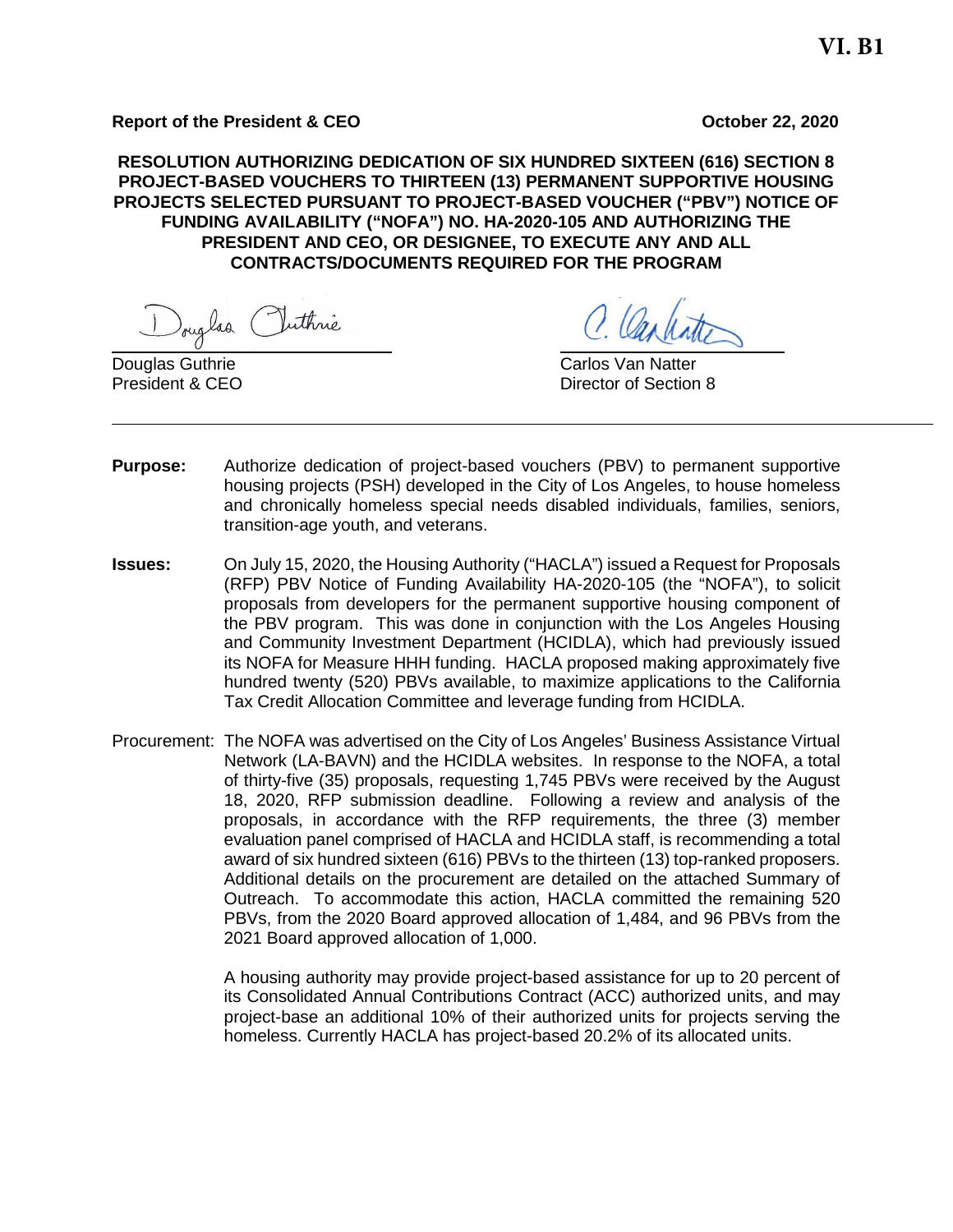## **Current Request:**

In order to further assist the local collaborative effort to increase the number of Permanent Supportive Housing (PSH) projects in the city Los Angeles, HACLA requests to dedicate 616 project-based vouchers to 13 projects for the PSH PBV program, and authorize the President & CEO, or designee, to execute all contracts and documents required for the PSH PBV program. These PBVs will count toward satisfying the commitment made by HACLA in the Memorandum of Understanding (MOU) with HCIDLA and the L.A. County Health Departments to award up to 5,000 PSH-PBVs over a five-year period. Due to the accelerated commitments, HACLA will actually award this figure in three years rather than five.

| <b>Developer</b>                               | Project                           | Number of<br><b>PBVs</b> |  |
|------------------------------------------------|-----------------------------------|--------------------------|--|
| Central Avenue Housing, LP                     | <b>Central Apartments</b>         | 14 PBV                   |  |
| (Highridge Costa)                              |                                   | 42 VASH-PBV              |  |
| Flexible PSH Solutions, Inc.                   | Rousseau Residences               | <b>50 PBV</b>            |  |
| Flexible PSH Solutions, Inc.                   | Montesquieu Manor                 | 40 PBV                   |  |
| AHCDC Maple LLC,<br>(Affordable Housing CDC)   | <b>Maple Apartments</b>           | 63 PBV                   |  |
| Innovative Housing Opportunities               | Southside                         | <b>36 PBV</b>            |  |
| Brine Residential, L.P.<br>(Decro Corporation) | The Brine Residential             | 49 PBV                   |  |
| Venice Community Housing Corporation           | <b>Marian Place</b>               | 8 PBV                    |  |
| WAC, L.P.<br>(Meta Housing Corporation)        | <b>Washington Arts Collective</b> | 8 PBV                    |  |
| Affirmed Housing Group, Inc.                   | <b>Barry Family Apartments</b>    | 34 PBV                   |  |
| The Angel 2018, L.P.                           | My Angel                          | 29 PBV                   |  |
| (LA Family Housing)                            |                                   | 24 VASH-PBV              |  |
| Weingart Tower 1B, LP                          | <b>Weingart Tower 1B</b>          | 68 PBV                   |  |
| (Weingart Center Association)                  |                                   | 35 VASH-PBV              |  |
| AHCDC Oak LLC,<br>(Affordable Housing CDC)     | Oak Apartments                    | 63 PBV                   |  |
| <b>Brilliant Corners</b>                       | Avalon 1355                       | <b>53 PBV</b>            |  |

## **Vision Plan: PLACE Strategy #4: Steward efforts to reduce and alleviate homelessness**

With Board approval, this proposal will result in 616 permanent supportive housing units dedicated for housing the homeless and chronically homeless.

#### **PEOPLE Strategy #9: Increase access to mental health services including peer-to-peer support**

HACLA requires owners of PBV projects to provide supportive services to all PBV participants as a condition of the award of PBVs to the project, which includes access to mental health services.

## **PEOPLE Strategy #12: Improve access to physical health services**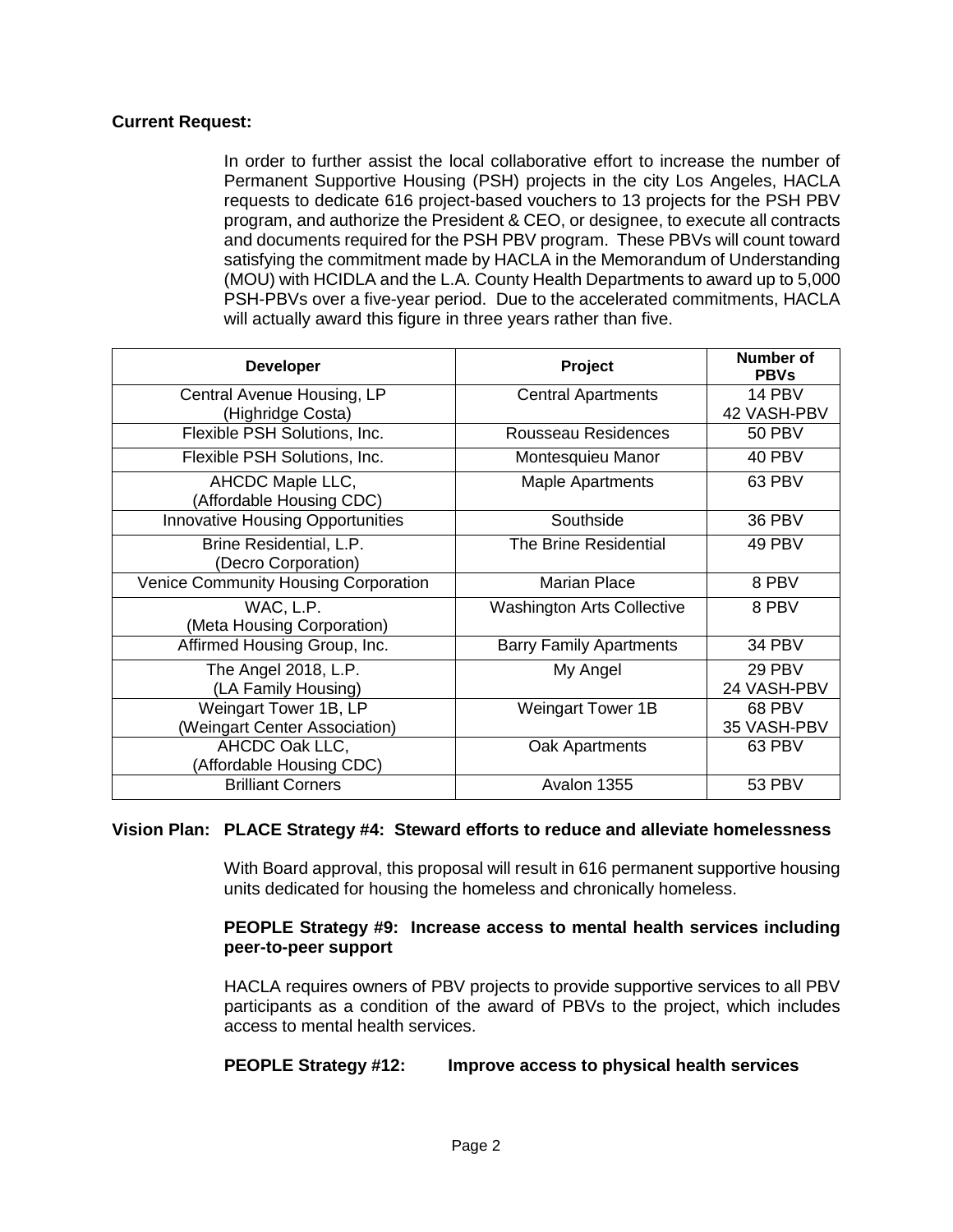HACLA requires owners of PBV projects to provide supportive services to all PBV participants as a condition of the award of PBVs to the project, which includes access to physical health services.

**Funding:** The Chief Administrative Officer confirms the following: *Source of Funds:* Vouchers will be project-based from the existing allocation of Section 8 Housing Choice Vouchers and paid for using Section 8 Housing Assistance Payments (HAP) funding.

> *Budget and Program Impact:* The PBVs will provide monthly Section 8 Housing Assistance payments for 616 households for 20 years. Although the PBVs will be awarded to projects in 2020, HAP payments will not be made until the construction has been completed and the units are leased. The necessary funds will be available and included in the corresponding HACLA budget year.

- **Environmental Review:** PBV projects are subject to environmental reviews conducted by the Responsible Entity for the City of Los Angeles, the Housing and Community Investment Department. Each project will be in compliance with NEPA and CEQA prior to the execution of an AHAP contract.
- **Section 3:** HACLA requires Economic Opportunity Plans (EOPs) in conformity with the requirements of its Section 3 Guide and Compliance Plan for the proposed projects during the NOFA submission. Developers must commit to comply with Section 3 requirements and work with general contractors who will fulfill their Section 3 requirements. Specific goals and targets will be agreed upon during hiring of the general contractor and prior to project construction commencement.
- **Attachment:** 1. Summary of Outreach Activities
	- 2. MBE-WBE, Non-Profit, 1st Time Awardees and Workforce Profile
	- 3. Resolution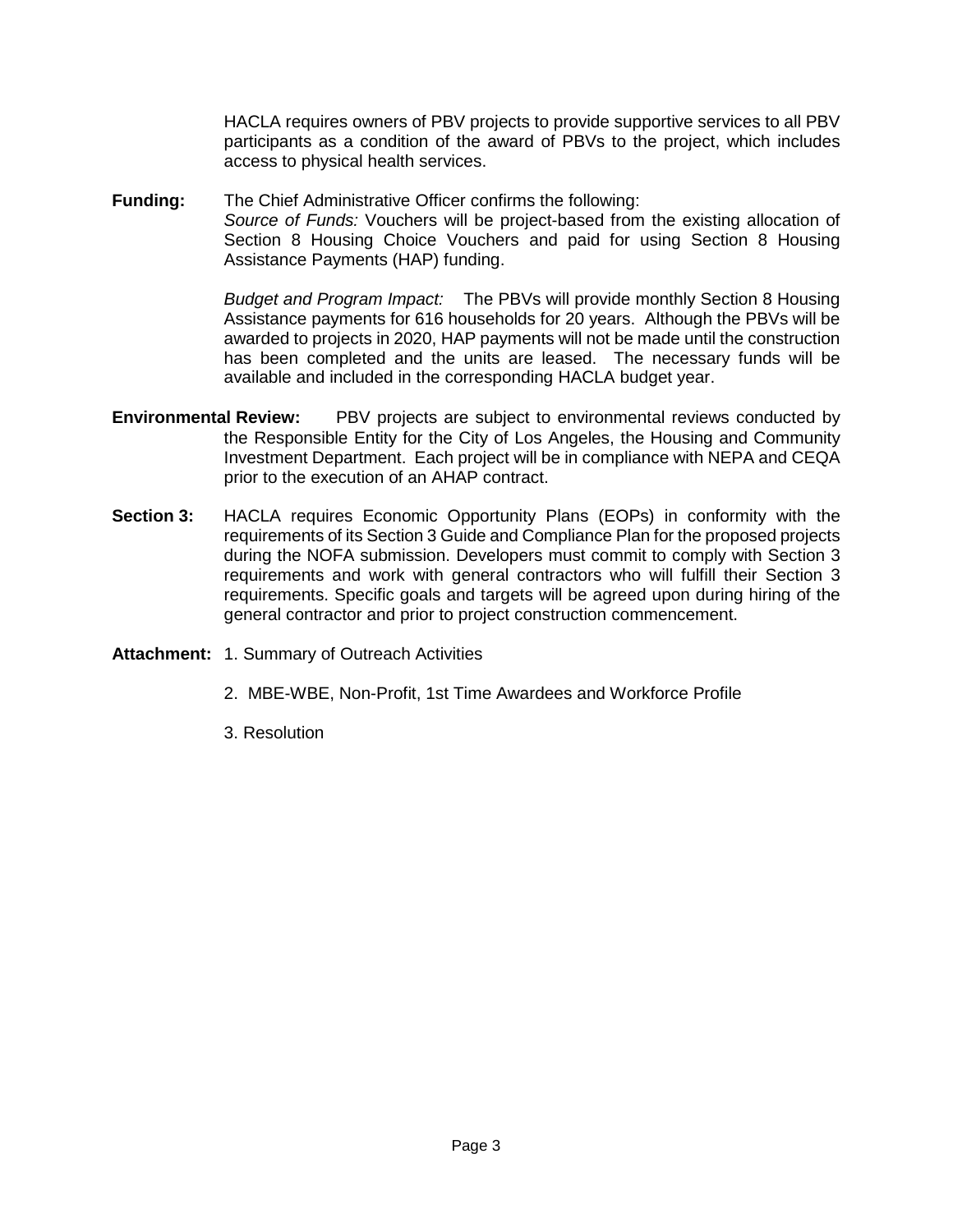#### **SUMMARY OF OUTREACH ACTIVITIES PBV NOFA No. 2020-105 (2020 Round 2)**

On July 15, 2020, the Housing Authority of the City of Los Angeles ("HACLA") in collaboration with the Los Angeles Housing + Community Investment Department ("HCID") invited proposals from qualified developers under the Project Based Voucher ("PBV") Program for Permanent Supportive Housing (PSH) projects that serve extremely and very low income homeless and chronically homeless special needs disabled individuals, families, transition aged youth ("TAY"), seniors and veterans. Contract awards are for a twenty (20) year term.

A. Advertising

The PBV NOFA was posted on both the HCID and City of Los Angeles Business Assistance Virtual Network (LABAVN) websites. LA-BAVN is a free service provided by the City of Los Angeles. Notices were reviewed by 198 LA-BAVN users. HACLA sent an email notification to 291 vendors from the HACLA database notifying them of the procurement opportunity. Additionally, NOFA notices were mailed to the MBE/WBE organizations (see below).

- B. Due to the outbreak of the novel coronavirus (COVID-19) and to help prevent its spread, HACLA did not conduct an optional pre-proposal conference. This decision followed recent orders issued for the State of California by Governor Newsom, the City of Los Angeles by Mayor Garcetti, and Federal, County and City of Los Angeles public health officials.
- C. Proposals Received and Evaluated On or prior to the August 18, 2020, submission deadline thirty-five (35) proposals were received. The evaluation panel reviewed and scored the proposals online on September 15 and 16. The proposals were evaluated by a three-member evaluation panel with subject matter expertise, comprised of HACLA and HCID staff followed by recommending the top thirteen (13) PSH projects for PBV awards as follows:

|               | <b>Applicant</b>                              | <b>Project Name</b>               | <b>Total</b><br>$PBV +$<br><b>VASH</b> | Panel<br>Average<br><b>Scores</b> |
|---------------|-----------------------------------------------|-----------------------------------|----------------------------------------|-----------------------------------|
|               | Central Avenue Housing, LP (Highridge Costa)  | <b>Central Apartments</b>         | 56                                     | 97                                |
| 2             | Flexible PSH Solutions, Inc.                  | Rousseau Residences               | 50                                     | 95                                |
| $\mathcal{E}$ | Flexible PSH Solutions, Inc.                  | Montesquieu Manor                 | 40                                     | 94                                |
| 4             | AHCDC Maple LLC (Affordable Housing CDC)      | Maple Apartments                  | 63                                     | 93                                |
| 5             | <b>Innovative Housing Opportunities</b>       | Southside                         | 36                                     | 92                                |
| 6             | Brine Residential, L.P. (Decro Corporation)   | The Brine Residential             | 49                                     | 92                                |
|               | <b>Venice Community Housing Corporation</b>   | <b>Marian Place</b>               | 8                                      | 91                                |
| 8             | WAC, L.P. (Meta Housing Corporation)          | <b>Washington Arts Collective</b> | 8                                      | 91                                |
| 9             | Affirmed Housing Group, Inc.                  | <b>Barry Family Apartments</b>    | 34                                     | 90                                |
| 10            | The Angel 2018 L.P. (LA Family Housing)       | My Angel                          | 53                                     | 90                                |
| 11            | Weingart Tower 1B, LP (Weingart Center Assoc) | Weingart Tower 1B                 | 103                                    | 90                                |
| 12            | AHCDC Oak LLC (Affordable Housing CDC)        | Oak Apartments                    | 63                                     | 90                                |
| 13            | <b>Brilliant Corners</b>                      | Avalon 1355                       | 53                                     | 90                                |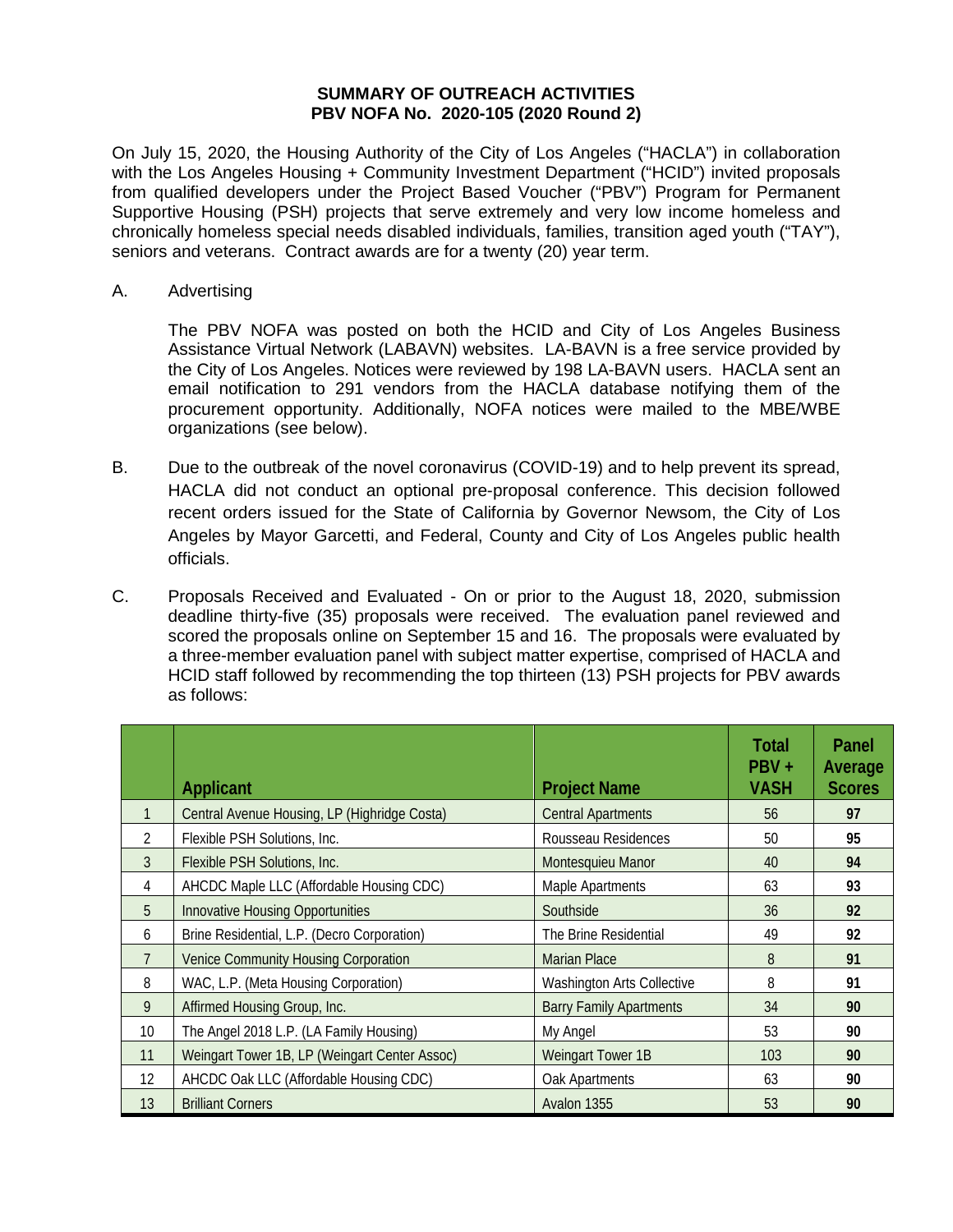|    |                                                          |                                   | 20             | 87 |
|----|----------------------------------------------------------|-----------------------------------|----------------|----|
| 14 | East LA Community Corporation                            | Los Lirios                        |                |    |
| 15 | Parkview Affordable Housing, LP (Thomas Safran & Assoc.) | Parkview Affordable Housing       | 26             | 86 |
| 16 | EAH Inc.                                                 | 4507 Main Street                  | 31             | 84 |
| 17 | 1010 Development Corporation                             | Hope on 6th                       | 31             | 83 |
| 18 | Relevant Group LLC                                       | <b>Broadway PSH</b>               | 87             | 83 |
| 19 | Venice Community Housing Corporation                     | <b>Lincoln Apartments</b>         | 39             | 81 |
| 20 | <b>Bridge Housing Corporation</b>                        | <b>HHH New Hampshire</b>          | 107            | 79 |
| 21 | Mercy Housing California                                 | <b>Whittier HHH</b>               | 63             | 79 |
| 22 | Abode Communities                                        | Beacon Landing                    | 88             | 78 |
| 23 | Relevant Group LLC                                       | Linwood PSH                       | 149            | 76 |
| 24 | Western Pacific Housing LLC                              | <b>Washington View Apartments</b> | 29             | 75 |
| 25 | Deep Green Housing & Community Development               | Florence Ave. Apartments          | 44             | 73 |
| 26 | Chavez Fickett LP (Abode Communities)                    | Chavez & Fickett                  | 30             | 73 |
| 27 | <b>Bridge Housing Corporation</b>                        | <b>HHH Watts</b>                  | 48             | 69 |
| 28 | SoLa Impact Opportunity Zone Fund, LP                    | Harbor Place Apartments           | 8              | 66 |
| 29 | <b>Cliford Beers Housing</b>                             | The Steps on St. Andrews          | 15             | 59 |
| 30 | ABS Properties, Inc.                                     | Residency Mayer Hollywood         | 33             | 56 |
| 31 | ABS Properties, Inc.                                     | <b>Residency Entrepreneur Hw</b>  | 80             | 56 |
| 32 | Coalition for Responsible Community Development          | <b>Historic Lincoln Theater</b>   | 71             | 54 |
| 33 | Vineland Pacific Senior, LP                              | <b>Vineland Seniors</b>           | 73             | 27 |
| 34 | Vineland Community Family, LP                            | Vineland Family                   | 55             | 26 |
| 35 | Ms. Valencia Black                                       | <b>Rena E Carter LIHU</b>         | $\overline{2}$ | 24 |

D. Minority/Women Participation - HACLA conducts ongoing outreach to include minorities and women in the contract award process. The outreach includes providing information to the U.S. Small Business Administration ("SBA"), and mailing information to organizations that represent minorities and women. The recommended awardees of the contracts are being made in accordance with the Housing Authority's policies and Federal regulations and without regard to race, creed, color, gender or national origin.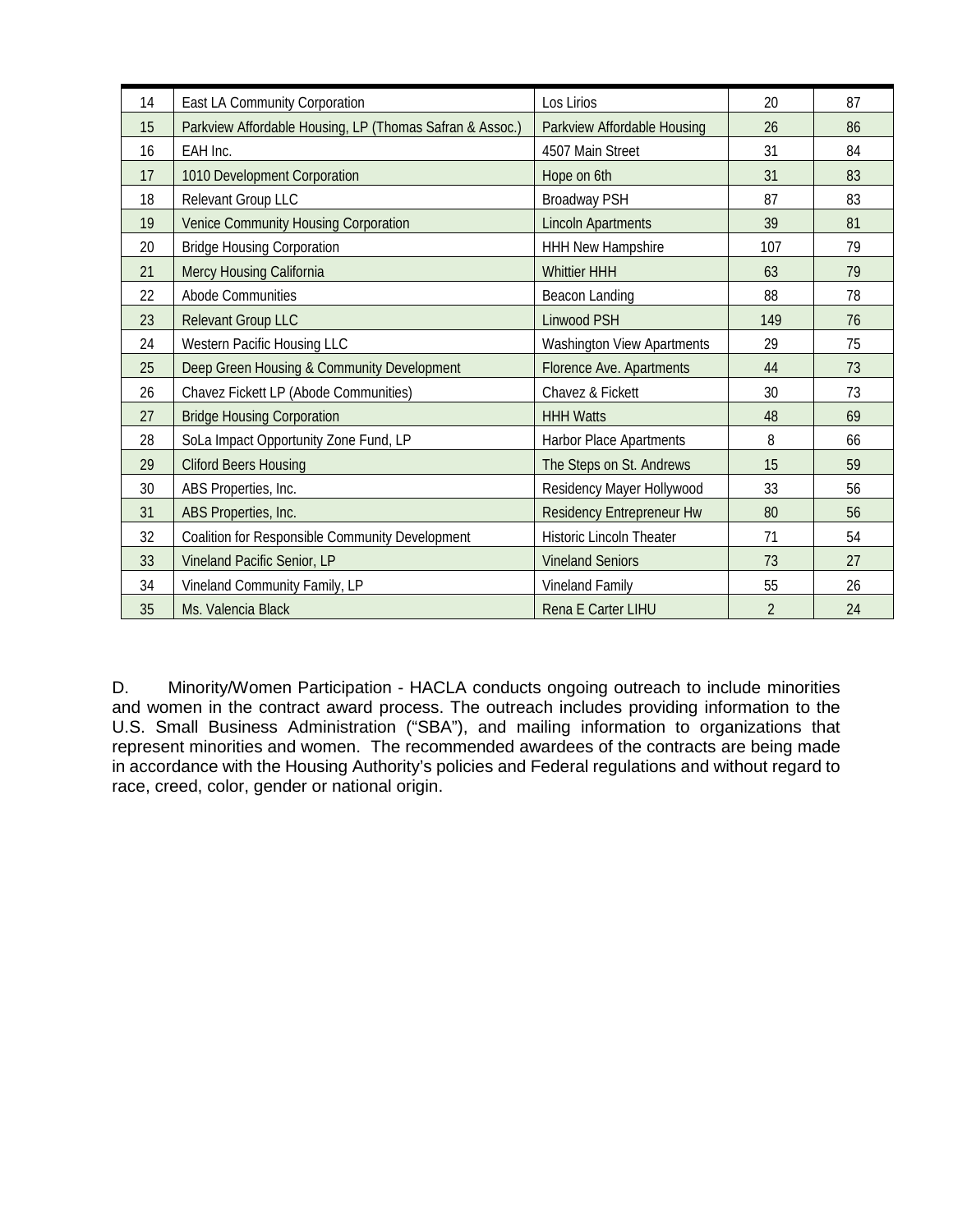# *HOUSING AUTHORITY OF THE CITY OF LOS ANGELES* **MBE/WBE ORGANIZATIONS MAILING LIST**

| 1 American Indian Chamber of Commerce                                      |
|----------------------------------------------------------------------------|
| 2 Asian American Architects and Engineers Association                      |
| 3 Asian Business Association of Los Angeles                                |
| 4 Asian Business League of Southern California                             |
| 5 Asian Pacific Islander Small Business Program                            |
| 6 Black Business Association                                               |
| 7 Build Plus Community Marketplace                                         |
| 8 California Hispanic Chamber of Commerce                                  |
| 9 Greater L.A. African American Chamber of Commerce (GLAAACC)              |
| 10 Greater San Fernando Valley Chamber of Commerce                         |
| 11 Korean American Chamber of Commerce                                     |
| 12 LA Metropolitan Hispanic Chamber of Commerce                            |
| 13 Latin Business Association (LBA)                                        |
| 14 Los Angeles Area Chamber of Commerce                                    |
| 15 Los Angeles Area Chamber of Commerce                                    |
| 16 Los Angeles Latino Chamber of Commerce                                  |
| 17 Los Angeles Minority Business Development Agency (MBDA) Business Center |
| 18 Los Angeles Minority Business Enterprise Center USC (MBDA)              |
| 19 National Association of Minority Contractors                            |
| 20 National Association of Women Business Owners Los Angeles               |
| 21 National Black Contractors Association                                  |
| 22 National Latina Business Women Association (NLBWA-LA)                   |
| 23 Pacific Asian Consortium in Employment (PACE) Business Center           |
| 24 Pacific Coast Regional Small Business Development Corp (SBDC)           |
| 25 Regional Black Chamber of Commerce of San Fernando Valley               |
| 26 Regional Hispanic Chamber of Commerce                                   |
| 27 Small Business Majority                                                 |
| 28 Southern California Black Chamber of Commerce                           |
| 29 Southern California Minority Supplier Development Council               |
| 30 The New Ninth Business Resource Center                                  |
| 31 US Black Chambers                                                       |
| 32 US Small Business Administration                                        |
| 33 US Veteran Business Alliance                                            |
| 34 Valley Economic Development Center/Women's Business Center              |
| 35 Vermont Slauson Economic Development Corporation                        |
| 36 Vernon Network Committee                                                |
| 37 Young Black Contractors Association                                     |
|                                                                            |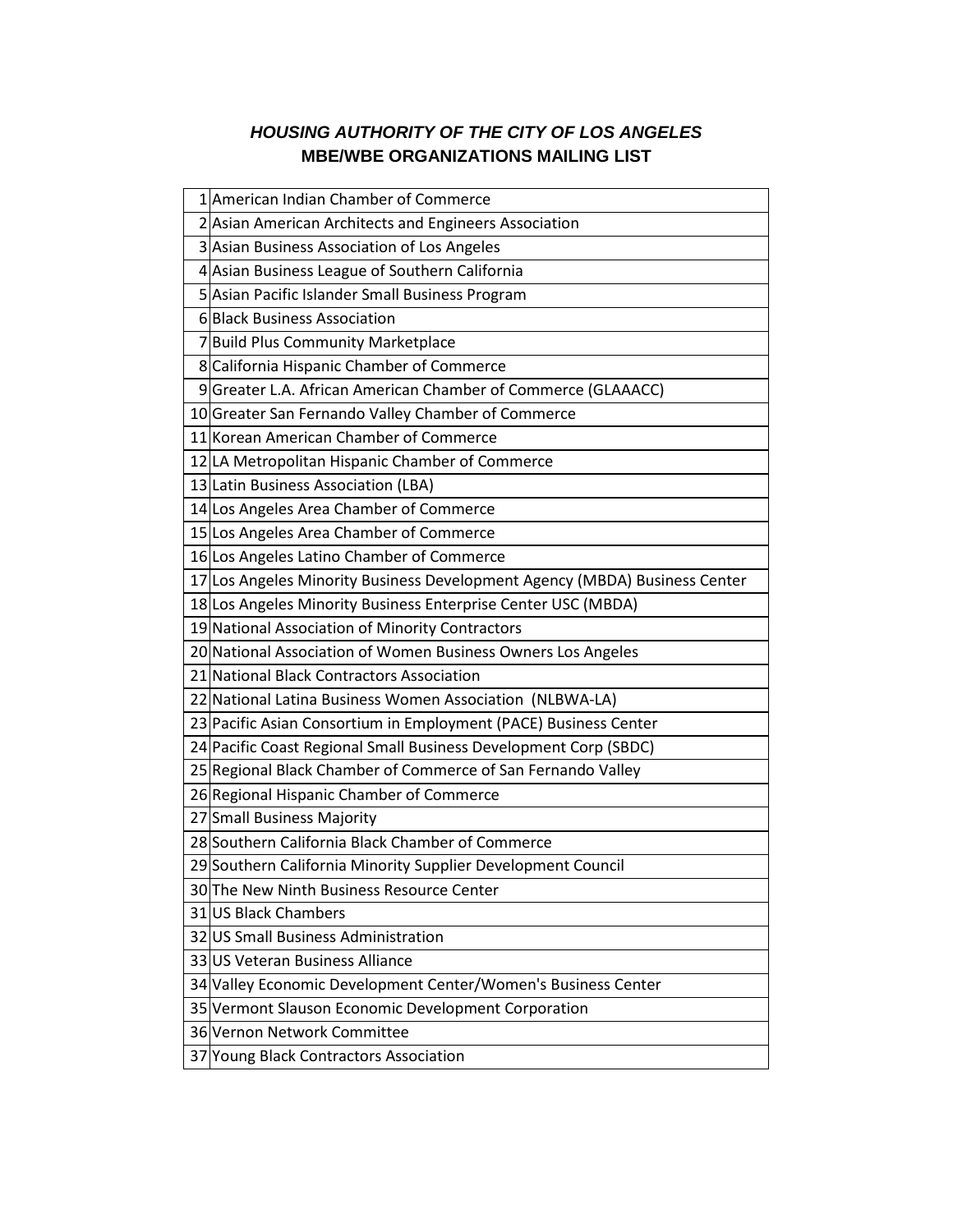|                                                                    |                                | <b>TOTAL</b>     |              |                                            |              |     |
|--------------------------------------------------------------------|--------------------------------|------------------|--------------|--------------------------------------------|--------------|-----|
|                                                                    |                                | number of        |              |                                            |              |     |
| <b>APPLICANT</b>                                                   | <b>DEVELOPER</b>               | <b>Employees</b> |              | Minority Employees & % Women Employees & % |              |     |
| <b>Workforce Profile</b>                                           |                                |                  |              |                                            |              |     |
| Central Avenue Housing, LP (Highridge Costa)                       | <b>Central Apartments</b>      | 33               | 24           | 73%                                        | 5            | 15% |
| *Flexible PSH Solutions, Inc.                                      | Rousseau Residences            | 4                | 1            | 25%                                        | 1            | 25% |
| *Flexible PSH Solutions, Inc.                                      | Montesquieu Manor              | 4                | 1            | 25%                                        | 1            | 25% |
| AHCDC Maple LLC (Affordable Housing CDC)                           | Maple Apartments               | 2                | 0            | 0%                                         | 1            | 50% |
| Innovative Housing Opportunities                                   | Southside                      | 12               | 10           | 83%                                        | 7            | 58% |
| Brine Residential, L.P. (Decro Corporation)                        | The Brine Residential          | 100              | 87           | 87%                                        | 80           | 80% |
| *Venice Community Housing Corporation                              | Marian Place                   | 35               | 29           | 83%                                        | 25           | 71% |
| WAC, L.P. (Meta Housing Corporation)                               | Washington Arts Collective     | 13               | 4            | 31%                                        | 10           | 77% |
| Affirmed Housing Group, Inc.                                       | <b>Barry Family Apartments</b> | 23               | 7            | 30%                                        | 14           | 61% |
| The Angel 2018 L.P. (LA Family Housing)                            | My Angel                       | 381              | 307          | 81%                                        | 256          | 67% |
| Weingart Tower 1B, LP (Weingart Center Assoc)                      | Weingart Tower 1B              | 200              | 136          | 68%                                        | 66           | 33% |
| AHCDC Oak LLC                                                      | Oak Apartment                  | $\overline{2}$   | $\mathbf{0}$ | 0%                                         | $\mathbf{1}$ | 50% |
| *Brilliant Corners                                                 |                                | 957              | 620          | 65%                                        | 506          | 53% |
| <b>Small, Minority, Women-Owed Business Concern Representation</b> |                                |                  |              |                                            |              |     |
| <b>Business Designation</b>                                        |                                | 3                |              |                                            |              |     |
| MBE (Black)                                                        |                                | 1                |              |                                            |              |     |
| <b>SBE</b>                                                         |                                | $\overline{2}$   |              |                                            |              |     |
| <b>Non-Profit Organizations</b>                                    |                                |                  |              |                                            |              |     |
| $*$ three (3)                                                      |                                |                  |              |                                            |              |     |
| <b>First Time Awardees (3)</b>                                     |                                |                  |              |                                            |              |     |
| Flexible PSH Solutions, Inc.                                       |                                |                  |              |                                            |              |     |
| Innovative Housing Opportunities                                   |                                |                  |              |                                            |              |     |
| <b>Brilliant Corners</b>                                           |                                |                  |              |                                            |              |     |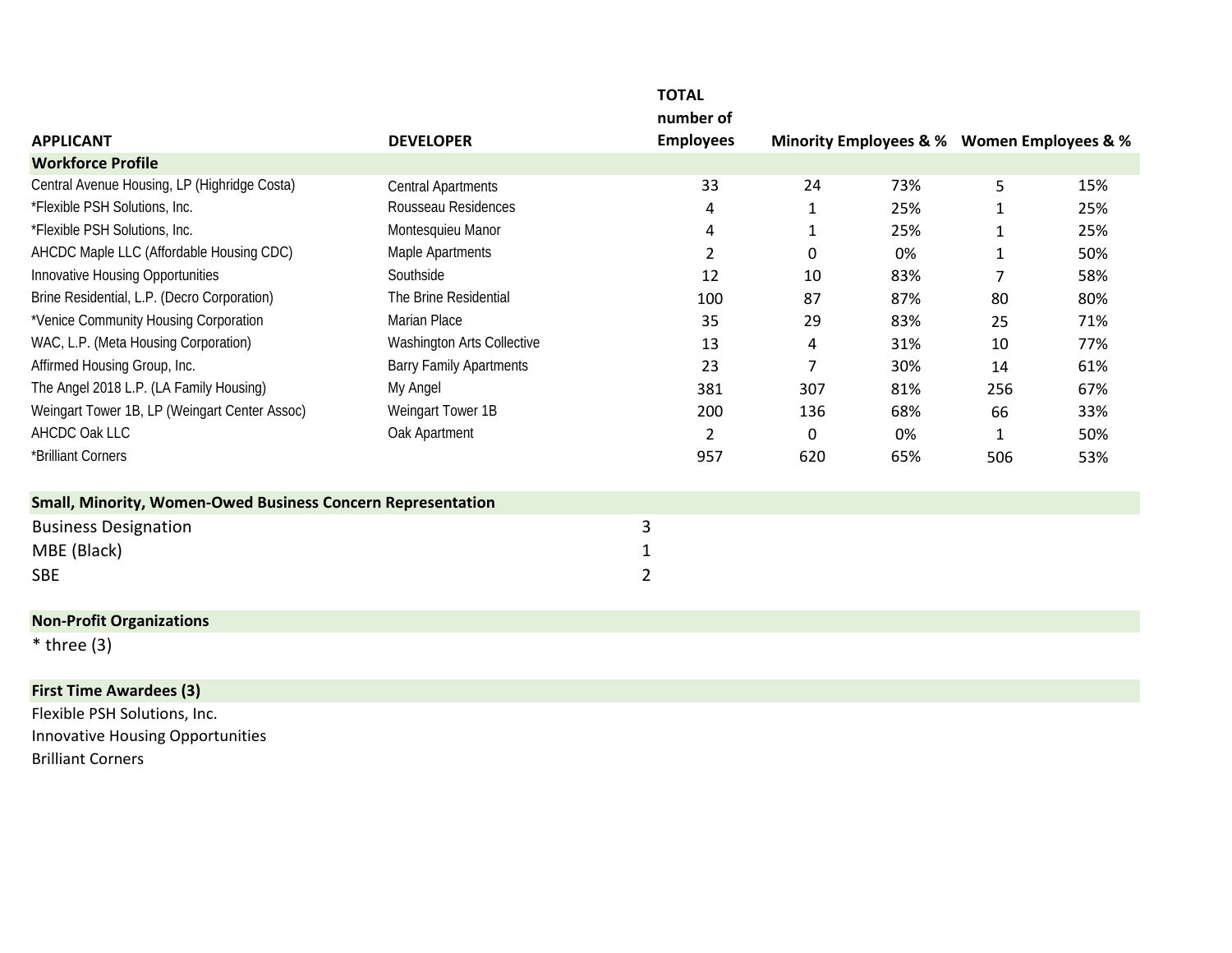## **RESOLUTION NO.\_\_\_\_\_\_\_\_\_\_\_\_**

## **RESOLUTION AUTHORIZING DEDICATION OF SIX HUNDRED SIXTEEN (616) SECTION 8 PROJECT-BASED VOUCHERS TO THIRTEEN (13) PERMANENT SUPPORTIVE HOUSING PROJECTS SELECTED PURSUANT TO PROJECT-BASED VOUCHER ("PBV") NOTICE OF FUNDING AVAILABILITY ("NOFA") NO. HA-2020-105 AND AUTHORIZING THE PRESIDENT AND CEO, OR DESIGNEE, TO EXECUTE ANY AND ALL CONTRACTS/DOCUMENTS REQUIRED FOR THE PROGRAM**

**WHEREAS,** on July 15, 2020, in collaboration with the Los Angeles Housing and Community Investment Department ("HCIDLA"), the Housing Authority of the City of Los Angeles ("HACLA") issued Project-Based Voucher ("PBV") Notice of Funding Availability ("NOFA") No. HA-2020-105 to solicit proposals from developers of Permanent Supportive Housing (PSH) projects for approximately five hundred twenty (520) Project-Based Vouchers; and

**WHEREAS,** the purpose of this PBV NOFA is to assist in the creation of permanent supportive housing in the City of Los Angeles. The goal, through making PBVs available, is to provide affordable housing with an array of supportive services for homeless and chronically homeless special needs disabled individuals, families, transition aged youth ("TAY"), seniors and veterans; and

**WHEREAS,** this initiative was done in conjunction with HCIDLA, which had previously issued its NOFAs for Measure HHH funding, in order to maximize applications to the California Tax Credit Allocation Committee and leverage funding from HCIDLA; and

**WHEREAS**, HACLA received thirty-five (35) PSH project proposals in response to the PBV NOFA No. HA-2020-105 by the August 18, 2020 deadline and the proposals were reviewed and ranked by an evaluation panel based on the NOFA evaluation criteria; and

**WHEREAS**, based upon the evaluation, HACLA recommends to award PBV contracts to the top thirteen (13) project proposals, representing 616 PBVs; and

**WHEREAS**, The Chief Administrative Officer confirmed that although the PBVs will be awarded to projects in 2020, HAP payments will not be made until the construction has been completed and the units are leased. The necessary funds will be available and included in the corresponding HACLA budget year; and

**WHEREAS**, HACLA desires to further assist the local collaborative effort to increase the number of permanent supportive housing units for the homeless in the City.

**NOW, THEREFORE, BE IT RESOLVED** that the Board of Commissioners authorizes the President and CEO, or designee, to execute any and all contracts/documents required for the dedication of six hundred sixteen (616) PBVs to the following permanent supportive housing projects: